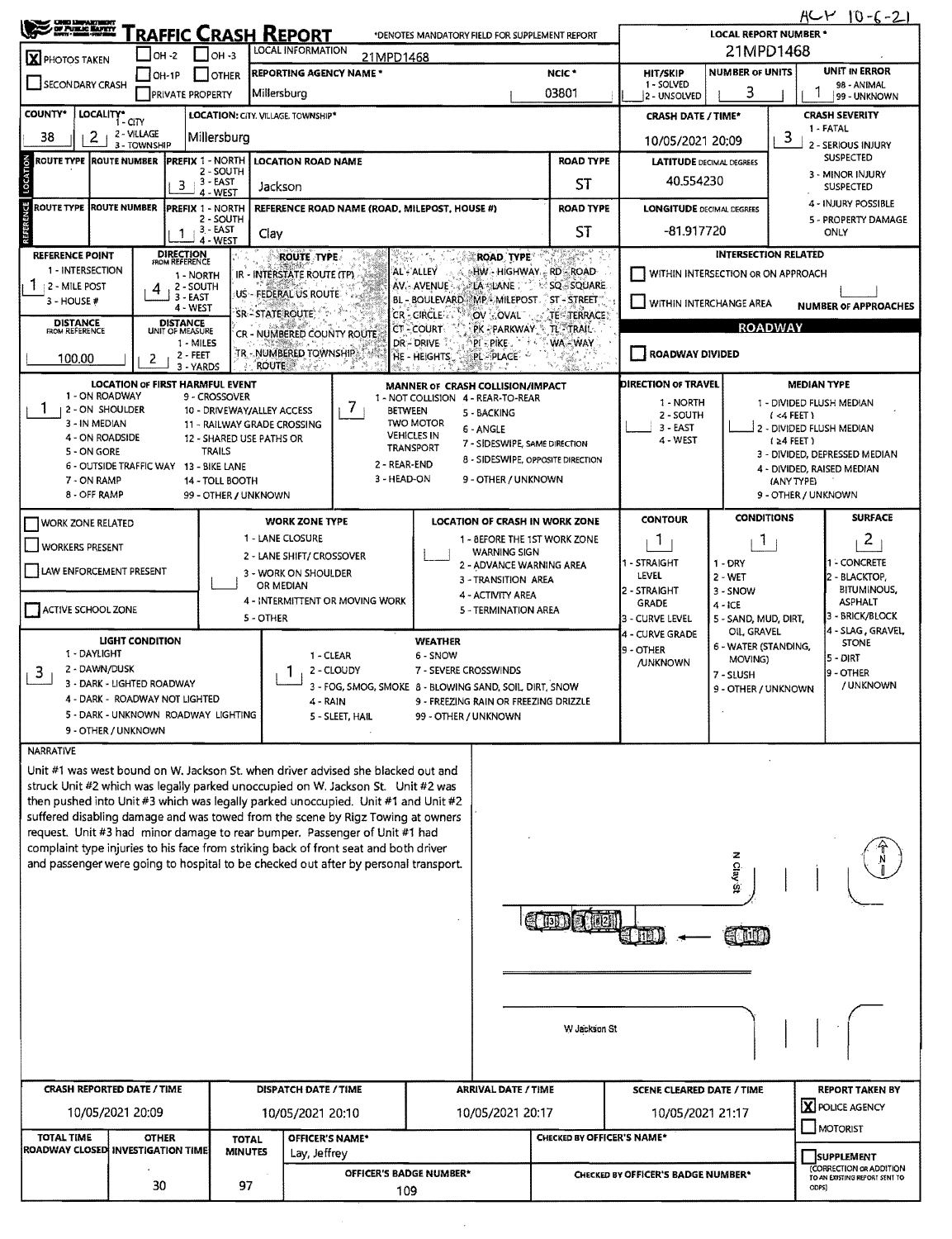|                                  | <b>CHE DEN STORT</b><br>DY PLOWG BUYTT                                                                      |                                                           | <b>LOCAL REPORT NUMBER</b> |                                                                               |                                                            |                                                       |                                                   |                                                                       |                                                                    |  |  |  |  |
|----------------------------------|-------------------------------------------------------------------------------------------------------------|-----------------------------------------------------------|----------------------------|-------------------------------------------------------------------------------|------------------------------------------------------------|-------------------------------------------------------|---------------------------------------------------|-----------------------------------------------------------------------|--------------------------------------------------------------------|--|--|--|--|
|                                  | INIT                                                                                                        |                                                           |                            |                                                                               |                                                            |                                                       |                                                   | 21MPD1468                                                             |                                                                    |  |  |  |  |
| UNIT#                            | OWNER NAME: LAST, FIRST, MIDDLE (C) SAME AS DRIVERY                                                         |                                                           |                            |                                                                               |                                                            |                                                       | OWNER PHONE:INCLUDE AREA CODE (E) SAME AS DRIVERY |                                                                       | DAMAGE                                                             |  |  |  |  |
|                                  | SCHAEFER, BRITTANY, A                                                                                       |                                                           |                            |                                                                               |                                                            | 330-473-5374                                          |                                                   | 1 - NONE                                                              | <b>DAMAGE SCALE</b><br>3 - FUNCTIONAL DAMAGE                       |  |  |  |  |
|                                  | OWNER ADDRESS: STREET, CITY, STATE, ZIP ( C) SAME AS DRIVER)<br>94 CENTRE ALY APT B, MILLERSBURG, OH, 44654 |                                                           |                            |                                                                               |                                                            |                                                       |                                                   | 4<br>2 - MINOR DAMAGE                                                 | 4 - DISABLING DAMAGE                                               |  |  |  |  |
|                                  | <b>COMMERCIAL CARRIER: NAME, ADDRESS, CITY, STATE, ZIP</b>                                                  |                                                           |                            |                                                                               |                                                            |                                                       | COMMERCIAL CARRIER PHONE: INCLUDE AREA CODE       | 9 - UNKNOWN                                                           |                                                                    |  |  |  |  |
|                                  |                                                                                                             |                                                           |                            |                                                                               |                                                            |                                                       |                                                   |                                                                       | <b>DAMAGED AREA(S)</b><br>INDICATE ALL THAT APPLY                  |  |  |  |  |
|                                  | LP STATE   LICENSE PLATE #                                                                                  |                                                           |                            | <b>VEHICLE IDENTIFICATION #</b>                                               |                                                            | <b>VEHICLE YEAR</b>                                   | <b>VEHICLE MAKE</b>                               |                                                                       |                                                                    |  |  |  |  |
| ОН                               | <b>HIF4620</b><br><b>INSURANCE INSURANCE COMPANY</b>                                                        |                                                           |                            | 5NPEC4AC5BH128768<br><b>INSURANCE POLICY #</b>                                |                                                            | 2011<br>COLOR                                         | <b>HYUNDAI</b><br><b>VEHICLE MODEL</b>            |                                                                       |                                                                    |  |  |  |  |
| <b>AJVERIFIED</b>                | GENERAL                                                                                                     |                                                           |                            | 920A4817779                                                                   |                                                            | SIL.                                                  | SONATA                                            |                                                                       |                                                                    |  |  |  |  |
|                                  | <b>TYPE OF USE</b>                                                                                          | IN EMERGENCY                                              |                            | US DOT#                                                                       | RIGZ                                                       | TOWED BY: COMPANY NAME                                |                                                   |                                                                       |                                                                    |  |  |  |  |
| COMMERCIAL<br><b>INTERLOCK</b>   | <b>GOVERNMENT</b>                                                                                           | RESPONSE<br># OCCUPANTS                                   |                            | VEHICLE WEIGHT GVWR/GCWR                                                      |                                                            |                                                       | <b>HAZARDOUS MATERIAL</b>                         |                                                                       |                                                                    |  |  |  |  |
| <b>DEVICE</b><br><b>EQUIPPED</b> | HIT/SKIP UNIT                                                                                               |                                                           |                            | $1 - 510K$ LBS.<br>2 - 10,001 - 26K LBS.                                      |                                                            | <b>JMATERIAL</b><br><b>CLASS#</b><br><b>ERELEASED</b> | PLACARD ID#                                       |                                                                       |                                                                    |  |  |  |  |
|                                  |                                                                                                             | 1                                                         |                            | $3 - 26K$ LBS.<br>12 - GOLF CART                                              |                                                            | PLACARD<br>18 - LIMO (LIVERY VEHICLE)                 | 23 - PEDESTRIAN/SKATER                            |                                                                       |                                                                    |  |  |  |  |
|                                  | 1 - PASSENGER CAR<br>2 - PASSENGER VAN                                                                      | 6 - VAN (9-15 SEATS)<br>7 - MOTORCYCLE 2-WHEELED          |                            | 13 - SNOWMOBILE                                                               |                                                            | 19 - BUS (16+ PASSENGERS)                             | 24 - WHEELCHAIR (ANY TYPE)                        |                                                                       |                                                                    |  |  |  |  |
|                                  | (MINIVAN)<br>UNIT TYPE 3 - SPORT UTILITY                                                                    | 8 - MOTORCYCLE 3-WHEELED<br>9 - AUTOCYCLE                 |                            | 14 - SINGLE UNIT<br><b>TRUCK</b>                                              | 20 - OTHER VEHICLE<br>21 - HEAVY EQUIPMENT                 |                                                       | 2S - OTHER NON-MOTORIST<br>26 - BICYCLE           |                                                                       | 10                                                                 |  |  |  |  |
|                                  | VEHICLE<br>4 - PICK UP                                                                                      | 10 - MOPED OR MOTORIZED<br>BICYCLE                        |                            | 15 - SEMI-TRACTOR<br>16 - FARM EQUIPMENT                                      |                                                            | 22 - ANIMAL WITH RIDER OR                             | 27 - TRAIN                                        |                                                                       | 9<br>$\overline{\mathbf{g}}$                                       |  |  |  |  |
|                                  | 5 - CARGO VAN<br>(ATV/UTV)                                                                                  | 11 - ALL TERRAIN VEHICLE                                  |                            | 17 - MOTORHOME                                                                |                                                            | ANIMAL-DRAWN VEHICLE                                  | 99 - UNKNOWN OR HIT/SKIP                          |                                                                       |                                                                    |  |  |  |  |
|                                  | # OF TRAILING UNITS                                                                                         |                                                           |                            |                                                                               |                                                            |                                                       |                                                   | 12                                                                    | 12                                                                 |  |  |  |  |
|                                  | WAS VEHICLE OPERATING IN AUTONOMOUS<br>MODE WHEN CRASH OCCURRED?                                            |                                                           |                            | 0 - NO AUTOMATION                                                             |                                                            | 3 - CONDITIONAL AUTOMATION 9 - UNKNOWN                |                                                   |                                                                       |                                                                    |  |  |  |  |
|                                  |                                                                                                             |                                                           | O                          | 1 - DRIVER ASSISTANCE                                                         |                                                            | 4 - HIGH AUTOMATION                                   |                                                   |                                                                       |                                                                    |  |  |  |  |
|                                  | 1 - YES 2 - NO 9 - OTHER / UNKNOWN AUTONOMOUS 2 - PARTIAL AUTOMATION 5 - FULL AUTOMATION                    |                                                           | <b>MODE LEVEL</b>          |                                                                               |                                                            |                                                       |                                                   |                                                                       |                                                                    |  |  |  |  |
|                                  | 1 - NONE<br>$2 - TAXI$                                                                                      | 6 - BUS - CHARTER/TOUR<br>7 - BUS - INTERCITY             |                            | $11 - FIRE$<br>12 - MILITARY                                                  | 16 - FARM                                                  | 17 - MOWING                                           | 21 - MAIL CARRIER<br>99 - OTHER / UNKNOWN         |                                                                       |                                                                    |  |  |  |  |
|                                  | 3 - ELECTRONIC RIDE<br><b>SHARING</b>                                                                       | 8 - BUS - SHUTTLE                                         |                            | 13 - POLICE                                                                   |                                                            | 18 - SNOW REMOVAL                                     |                                                   |                                                                       |                                                                    |  |  |  |  |
| <b>SPECIAL</b>                   | FUNCTION 4-SCHOOL TRANSPORT                                                                                 | 9 - BUS - OTHER<br>10 - AMBULANCE                         |                            | 14 - PUBLIC UTILITY<br>15 - CONSTRUCTION EQUIP.                               |                                                            | 19 - TOWING<br>20 - SAFETY SERVICE                    |                                                   |                                                                       |                                                                    |  |  |  |  |
|                                  | 5 - BUS - TRANSIT/COMMUTER                                                                                  |                                                           |                            |                                                                               |                                                            | <b>PATROL</b>                                         |                                                   |                                                                       | 12<br>12<br>12                                                     |  |  |  |  |
| 1                                | 1 - NO CARGO BODY TYPE<br>/ NOT APPLICABLE                                                                  | 4 - LOGGING<br>5 - INTERMODAL                             |                            | 7 - GRAIN/CHIPS/GRAVEL<br>8 - POLE                                            | 99 - OTHER / UNKNOWN<br>$11 - DUMP$<br>12 - CONCRETE MIXER |                                                       |                                                   |                                                                       |                                                                    |  |  |  |  |
| CARGO<br><b>BODY</b>             | $2 - BUS$<br><b>CONTAINER CHASSIS</b><br>9 - CARGO TANK<br>3 - VEHICLE TOWING<br>6 - CARGOVAN               |                                                           |                            |                                                                               |                                                            |                                                       |                                                   |                                                                       | 卷<br>9                                                             |  |  |  |  |
| <b>TYPE</b>                      | ANOTHER MOTOR VEHICLE                                                                                       | /ENCLOSED BOX                                             |                            | 10 - FLAT BED                                                                 |                                                            | 14 - GARBAGE/REFUSE                                   |                                                   |                                                                       |                                                                    |  |  |  |  |
|                                  | 1 - TURN SIGNALS<br>2 - HEAD LAMPS                                                                          | 4 - BRAKES<br>5 - STEERING                                |                            | 7 - WORN OR SLICK TIRES<br>8 - TRAILER EQUIPMENT                              |                                                            | 9 - MOTOR TROUBLE<br>10 - DISABLED FROM PRIOR         | 99 - OTHER / UNKNOWN                              |                                                                       |                                                                    |  |  |  |  |
| <b>VEHICLE</b><br><b>DEFECTS</b> | 3 - TAIL LAMPS                                                                                              | <b>6 - TIRE BLOWOUT</b>                                   |                            | DEFECTIVE                                                                     |                                                            | <b>ACCIDENT</b>                                       |                                                   |                                                                       |                                                                    |  |  |  |  |
|                                  | 1 - INTERSECTION -                                                                                          | 4 - MIDBLOCK -                                            |                            | 7 - SHOULDER/ROADSIDE                                                         | 99 - OTHER / UNKNOWN<br>10 - DRIVEWAY ACCESS               |                                                       |                                                   | - NO DAMAGE [ 0 ]                                                     | <b>UNDERCARRIAGE [ 14 ]</b>                                        |  |  |  |  |
|                                  | MARKED CROSSWALK<br>2 - INTERSECTION -                                                                      | MARKED CROSSWALK<br>5 - TRAVEL LANE -                     |                            | 8 - SIDEWALK                                                                  |                                                            | 11 - SHARED USE PATHS<br>OR TRAILS                    |                                                   | $\Box$ . TOP[13]<br>$\Box$ - ALL AREAS [ 15 ]                         |                                                                    |  |  |  |  |
| NON-<br>MOTORIST<br>LOCATION     | UNMARKED CROSSWALK                                                                                          | OTHER LOCATION<br>6 - BICYCLE LANE                        |                            | 9 - MEDIAN/CROSSING<br><b>ISLAND</b>                                          |                                                            | 12 - FIRST RESPONDER                                  |                                                   |                                                                       | UNIT NOT AT SCENE [16]                                             |  |  |  |  |
|                                  | 3 - INTERSECTION - OTHER<br>1 - NON-CONTACT                                                                 | 1 - STRAIGHT AHEAD                                        |                            | 9 - LEAVING TRAFFIC                                                           |                                                            | AT INCIDENT SCENE<br>15 - WALKING, RUNNING,           | 21 - STANDING OUTSIDE                             |                                                                       | <b>INITIAL POINT OF CONTACT</b>                                    |  |  |  |  |
|                                  | 2 - NON-COLLISION                                                                                           | 2 - BACKING<br>3 - CHANGING LANES                         |                            | LANE<br>10 - PARKED                                                           |                                                            | JOGGING, PLAYING<br>15 - WORKING                      | DISABLED VEHICLE<br>99 - OTHER / UNKNOWN          | 0 - NO DAMAGE<br><b>14 - UNDERCARRIAGE</b>                            |                                                                    |  |  |  |  |
| 3                                | 3 - STRIKING                                                                                                | 4 - OVERTAKING/PASSING<br>PRE-CRASH 5 - MAKING RIGHT TURN |                            | 11 - SLOWING OR STOPPED<br>IN TRAFFIC                                         |                                                            | 17 - PUSHING VEHICLE<br>18 - APPROACHING OR           |                                                   | 1-12 - REFER TO UNIT 15 - VEHICLE NOT AT SCENE<br>1<br><b>DIAGRAM</b> |                                                                    |  |  |  |  |
| <b>ACTION</b>                    | 4 - STRUCK<br><b>5 - BOTH STRIKING</b>                                                                      | <b>ACTIONS 6 - MAKING LEFT TURN</b>                       |                            | 12 - DRIVERLESS                                                               |                                                            | LEAVING VEHICLE                                       |                                                   | 13 - TOP                                                              | 99 - UNKNOWN                                                       |  |  |  |  |
|                                  | <b>&amp; STRUCK</b>                                                                                         | 7 - MAKING U-TURN<br>8 - ENTERING TRAFFIC                 |                            | 13 - NEGOTIATING A CURVE<br>14 - ENTERING OR CROSSING 20 - OTHER NON-MOTORIST |                                                            | 19 - STANDING                                         |                                                   |                                                                       |                                                                    |  |  |  |  |
|                                  | 9 - OTHER / UNKNOWN<br>1 - NONE                                                                             | LANE                                                      |                            | SPECIFIED LOCATION<br>8 - FOLLOWING TOO CLOSE 13 - IMPROPER START FROM        |                                                            | 18 - OPERATING DEFECTIVE                              | 23 - OPENING DOOR INTO                            | <b>TRAFFICWAY FLOW</b>                                                | TRAFFIC<br><b>TRAFFIC CONTROL</b>                                  |  |  |  |  |
|                                  | 2 - FAILURE TO YIELD<br>3 - RAN RED LIGHT                                                                   | /ACDA<br>9 - IMPROPER LANE                                |                            | A PARKED POSITION<br>14 - STOPPED OR PARKED                                   |                                                            | <b>EQUIPMENT</b><br>19 - LOAD SHIFTING                | ROADWAY<br>99 - OTHER IMPROPER                    | 1 - ONE-WAY                                                           | 1 - ROUNDABOUT 4 - STOP SIGN                                       |  |  |  |  |
| 99                               | 4 - RAN STOP SIGN<br>5 - UNSAFE SPEED                                                                       | CHANGE<br>10 - IMPROPER PASSING                           |                            | <b>ILLEGALLY</b><br>15 - SWERVING TO AVOID                                    |                                                            | /FALLING/SPILLING<br>20 - IMPROPER CROSSING           | <b>ACTION</b>                                     | 2 - TWO-WAY<br>2                                                      | 2 - SIGNAL<br>5 - YIELD SIGN<br>6<br>3 - FLASHER<br>6 - NO CONTROL |  |  |  |  |
|                                  | CONTRIBUTING 6 - IMPROPER TURN<br>CIRCUMSTANCES 7 - LEFT OF CENTER                                          | 11 - DROVE OFF ROAD                                       |                            | 16 - WRONG WAY                                                                |                                                            | 21 - LYING IN ROADWAY                                 |                                                   |                                                                       |                                                                    |  |  |  |  |
|                                  |                                                                                                             | 12 - IMPROPER BACKING                                     |                            | 17 - VISION OBSTRUCTION                                                       |                                                            | 22 - NOT DISCERNIBLE                                  |                                                   | # OF THROUGH LANES<br>ON ROAD                                         | <b>RAIL GRADE CROSSING</b><br>1 - NOT INVLOVED                     |  |  |  |  |
| SEOUENCE OF EVENTS               |                                                                                                             |                                                           |                            | EVENTS                                                                        |                                                            |                                                       |                                                   | 2                                                                     | 2 - INVOLVED-ACTIVE CROSSING<br>1                                  |  |  |  |  |
| 21                               | 1 - OVERTURN/ROLLOVER<br>2 - FIRE/EXPLOSION                                                                 | 7 - SEPARATION OF UNITS<br>8 - RAN OFF ROAD RIGHT         |                            | 12 - DOWNHILL RUNAWAY<br>13 - OTHER NON-COLLISION 20 - MOTOR VEHICLE IN       |                                                            | 19 - ANIMAL -OTHER                                    | 23 - STRUCK BY FALLING,<br>SHIFTING CARGO OR      |                                                                       | 3 - INVOLVED-PASSIVE CROSSING                                      |  |  |  |  |
|                                  | 3 - IMMERSION                                                                                               | 9 - RAN OFF ROAD LEFT                                     |                            | 14 - PEDESTRIAN                                                               |                                                            | <b>TRANSPORT</b>                                      | ANYTHING SET IN<br>MOTION BY A MOTOR              |                                                                       | UNIT / NON-MOTORIST DIRECTION                                      |  |  |  |  |
| $\overline{2}$                   | 4 - JACKKNIFE<br>S - CARGO / EQUIPMENT                                                                      | 10 - CROSS MEDIAN<br>11 - CROSS CENTERLINE -              |                            | 15 - PEDALCYCLE<br>16 - RAILWAY VEHICLE                                       |                                                            | 21 - PARKED MOTOR<br><b>VEHICLE</b>                   | VEHICLE<br>24 - OTHER MOVABLE                     |                                                                       | 1 - NORTH<br>5 - NORTHEAST<br>2 - SOUTH<br><b>6 - NORTHWEST</b>    |  |  |  |  |
|                                  | LOSS OR SHIFT<br>6 - EQUIPMENT FAILURE                                                                      | OPPOSITE DIRECTION<br>OF TRAVEL                           |                            | 17 - ANIMAL - FARM<br>18 - ANIMAL - DEER                                      |                                                            | 22 - WORK ZONE<br>MAINTENANCE                         | OBJECT                                            | 3<br><b>FROM</b><br>TO I                                              | 3 - EAST<br>7 - SOUTHEAST<br>4 - WEST<br><b>B-SOUTHWEST</b>        |  |  |  |  |
| з                                | ann daoin                                                                                                   |                                                           |                            | COLLISION.WITH.FIXED.OBJECT STRUCK.                                           |                                                            | EQUIPMENT                                             |                                                   |                                                                       | 9 - OTHER / UNKNOWN                                                |  |  |  |  |
| 4                                | 25 - IMPACT ATTENUATOR 31 - GUARDRAIL END<br>/ CRASH CUSHION                                                | 32 - PORTABLE BARRIER                                     |                            | 38 - OVERHEAD SIGN POST<br>39 - LIGHT / LUMINARIES                            | 46 - FENCE                                                 | 45 - EMBANKMENT                                       | 52 - BUILDING<br>53 - TUNNEL                      | UNIT SPEED                                                            | DETECTED SPEED                                                     |  |  |  |  |
|                                  | 26 - BRIDGE OVERHEAD<br><b>STRUCTURE</b>                                                                    | 33 - MEDIAN CABLE BARRIER<br>34 - MEDIAN GUARDRAIL        |                            | <b>SUPPORT</b><br>40 - UTIUTY POLE                                            | 48 - TREE                                                  | 47 - MAILBOX                                          | 54 - OTHER FIXED<br>OBJECT                        |                                                                       |                                                                    |  |  |  |  |
| 5                                | 27 - BRIDGE PIER OR<br><b>ABUTMENT</b>                                                                      | <b>BARRIER</b><br>35 - MEDIAN CONCRETE                    |                            | 41 - OTHER POST, POLE<br>OR SUPPORT                                           |                                                            | 49 - FIRE HYDRANT<br>50 - WORK ZONE                   | 99 - OTHER / UNKNOWN                              | 25                                                                    | 1 - STATED / ESTIMATED SPEED                                       |  |  |  |  |
| 6                                | 28 - BRIDGE PARAPET<br>29 - BRIDGE RAIL                                                                     | <b>BARRIER</b><br>36 - MEDIAN OTHER BARRIER               |                            | 42 - CULVERT<br>43 - CURB                                                     |                                                            | MAINTENANCE<br>EQUIPMENT                              |                                                   | <b>POSTED SPEED</b>                                                   | ı<br>2 - CALCULATED / EDR                                          |  |  |  |  |
|                                  | 30 - GUARDRAIL FACE                                                                                         | 37 - TRAFFIC SIGN POST                                    |                            | 44 - DITCH                                                                    | S1 - WALL                                                  |                                                       |                                                   |                                                                       | 3 - UNDETERMINED                                                   |  |  |  |  |
|                                  | <b>FIRST HARMFUL EVENT</b>                                                                                  |                                                           |                            | <b>MOST HARMFUL EVENT</b>                                                     |                                                            |                                                       |                                                   | 25                                                                    |                                                                    |  |  |  |  |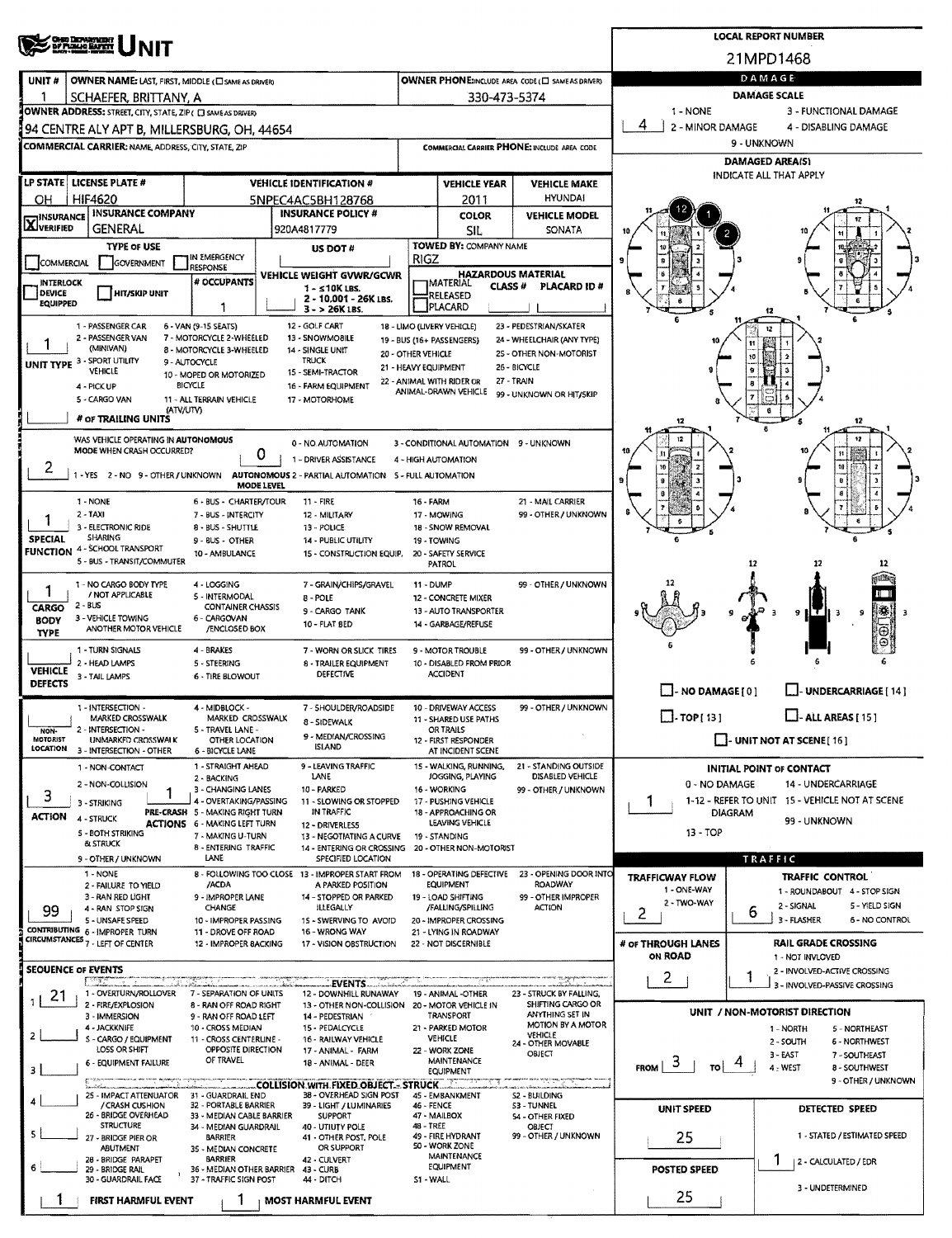| OND DEPARTMENT                                                                                                              | <b>LOCAL REPORT NUMBER</b>                                                                            |                                                                |                                                          |                                                                                            |                                                                    |  |  |  |
|-----------------------------------------------------------------------------------------------------------------------------|-------------------------------------------------------------------------------------------------------|----------------------------------------------------------------|----------------------------------------------------------|--------------------------------------------------------------------------------------------|--------------------------------------------------------------------|--|--|--|
|                                                                                                                             |                                                                                                       |                                                                |                                                          | 21MPD1468                                                                                  |                                                                    |  |  |  |
| OWNER NAME: LAST, FIRST, MIDDLE (C) SAME AS DRIVER)<br>UNIT#                                                                |                                                                                                       | DAMAGE                                                         |                                                          |                                                                                            |                                                                    |  |  |  |
| 2<br>lee, John, R                                                                                                           |                                                                                                       | 254-733-5453                                                   |                                                          | 1 - NONE                                                                                   | DAMAGE SCALE<br>3 - FUNCTIONAL DAMAGE                              |  |  |  |
| OWNER ADDRESS: STREET, CITY, STATE, ZIP ( C) SAME AS DRIVERY<br>1535 SAINT CHARLES AVE, LAKEWOOD, OH, 44107                 |                                                                                                       | 4<br>2 - MINOR DAMAGE<br>4 - DISABLING DAMAGE                  |                                                          |                                                                                            |                                                                    |  |  |  |
| COMMERCIAL CARRIER: NAME, ADDRESS, CITY, STATE, ZIP                                                                         |                                                                                                       |                                                                | COMMERCIAL CARRIER PHONE: INCLUDE AREA CODE              |                                                                                            | 9 - UNKNOWN                                                        |  |  |  |
|                                                                                                                             |                                                                                                       |                                                                |                                                          |                                                                                            | DAMAGED AREA(S)                                                    |  |  |  |
| LP STATE   LICENSE PLATE #<br><b>VEHICLE IDENTIFICATION #</b>                                                               | <b>VEHICLE MAKE</b>                                                                                   |                                                                | INDICATE ALL THAT APPLY                                  |                                                                                            |                                                                    |  |  |  |
| <b>HPX7828</b><br>OН                                                                                                        | 1GNEK13Z96J155866                                                                                     | 2006                                                           | CHEVROLET                                                |                                                                                            |                                                                    |  |  |  |
| <b>INSURANCE COMPANY</b><br><b>X</b> INSURANCE<br><b>USAA</b><br>00772472                                                   | <b>INSURANCE POLICY #</b>                                                                             | <b>COLOR</b><br>BLU                                            | <b>VEHICLE MODEL</b><br><b>TAHOE</b>                     |                                                                                            |                                                                    |  |  |  |
| <b>TYPE OF USE</b>                                                                                                          | US DOT #                                                                                              | TOWED BY: COMPANY NAME                                         |                                                          |                                                                                            |                                                                    |  |  |  |
| IN EMERGENCY<br>COMMERCIAL<br>GOVERNMENT<br><b>RESPONSE</b>                                                                 | <b>RIGZ</b>                                                                                           |                                                                |                                                          |                                                                                            |                                                                    |  |  |  |
| # OCCUPANTS<br><b>INTERLOCK</b><br><b>DEVICE</b>                                                                            | VEHICLE WEIGHT GVWR/GCWR<br>$1 - 510K$ LBS.                                                           | <b>HAZARDOUS MATERIAL</b><br><b>TMATERIAL</b><br><b>CLASS#</b> | PLACARD ID #                                             |                                                                                            |                                                                    |  |  |  |
| HIT/SKIP UNIT<br><b>EQUIPPED</b>                                                                                            | 2 - 10.001 - 26K LBS.<br>$3 - 26K$ LBS.                                                               | RELEASED<br>PLACARD                                            |                                                          |                                                                                            | 12                                                                 |  |  |  |
| 1 - PASSENGER CAR<br>6 - VAN (9-15 SEATS)                                                                                   | 12 - GOLF CART<br>1B - LIMO (LIVERY VEHICLE)                                                          |                                                                | 23 - PEDESTRIAN/SKATER                                   |                                                                                            |                                                                    |  |  |  |
| 2 - PASSENGER VAN<br>7 - MOTORCYCLE 2-WHEELED<br>3<br>(MINIVAN)<br>B - MOTORCYCLE 3-WHEELED                                 | 13 - SNOWMOBILE<br>19 - BUS (16+ PASSENGERS)<br>14 - SINGLE UNIT<br>20 - OTHER VEHICLE                |                                                                | 24 - WHEELCHAIR (ANY TYPE)<br>2S - OTHER NON-MOTORIST    |                                                                                            |                                                                    |  |  |  |
| UNIT TYPE 3 - SPORT UTILITY<br>9 - AUTOCYCLE<br>VEHICLE<br>10 - MOPED OR MOTORIZED                                          | <b>TRUCK</b><br>21 - HEAVY EQUIPMENT<br>15 - SEMI-TRACTOR                                             |                                                                | 26 - BICYCLE                                             |                                                                                            |                                                                    |  |  |  |
| <b>BICYCLE</b><br>4 - PICK UP                                                                                               | 22 - ANIMAL WITH RIDER OR<br>16 - FARM EQUIPMENT                                                      | 27 - TRAIN<br>ANIMAL-DRAWN VEHICLE                             | 99 - UNKNOWN OR HIT/SKIP                                 |                                                                                            |                                                                    |  |  |  |
| 5 - CARGO VAN<br>11 - ALL TERRAIN VEHICLE<br>(ATV/UTV)                                                                      | 17 - MOTORHOME                                                                                        |                                                                |                                                          |                                                                                            |                                                                    |  |  |  |
| # OF TRAILING UNITS                                                                                                         |                                                                                                       |                                                                |                                                          |                                                                                            | 12                                                                 |  |  |  |
| WAS VEHICLE OPERATING IN AUTONOMOUS<br>MODE WHEN CRASH OCCURRED?<br>0                                                       | 0 - NO AUTOMATION                                                                                     | 3 - CONDITIONAL AUTOMATION 9 - UNKNOWN                         |                                                          |                                                                                            |                                                                    |  |  |  |
| 2<br>1-YES 2-NO 9-OTHER/UNKNOWN                                                                                             | 1 - DRIVER ASSISTANCE<br>4 - HIGH AUTOMATION<br>AUTONOMOUS 2 - PARTIAL AUTOMATION 5 - FULL AUTOMATION |                                                                |                                                          |                                                                                            |                                                                    |  |  |  |
| <b>MODE LEVEL</b>                                                                                                           |                                                                                                       |                                                                |                                                          |                                                                                            |                                                                    |  |  |  |
| $1 - NONE$<br>6 - BUS - CHARTER/TOUR<br>2 - TAXI<br>7 - BUS - INTERCITY                                                     | 11 - FIRE<br><b>16 - FARM</b><br>12 - MILITARY                                                        | 17 - MOWING                                                    | 21 - MAIL CARRIER<br>99 - OTHER / UNKNOWN                |                                                                                            |                                                                    |  |  |  |
| 3 - ELECTRONIC RIDE<br><b>B - BUS - SHUTTLE</b>                                                                             | 13 - POLICE                                                                                           | 18 - SNOW REMOVAL                                              |                                                          |                                                                                            |                                                                    |  |  |  |
| <b>SHARING</b><br><b>SPECIAL</b><br>9 - BUS - OTHER<br>4 - SCHOOL TRANSPORT<br><b>FUNCTION</b><br>10 - AMBULANCE            | <b>14 - PUBLIC UTILITY</b><br>15 - CONSTRUCTION EQUIP.                                                | 19 - TOWING<br>20 - SAFETY SERVICE                             |                                                          |                                                                                            |                                                                    |  |  |  |
| 5 - BUS - TRANSIT/COMMUTER                                                                                                  |                                                                                                       | PATROL                                                         |                                                          |                                                                                            | 12<br>32                                                           |  |  |  |
| 1 - NO CARGO BODY TYPE<br>4 - LOGGING<br>/ NOT APPLICABLE<br>5 - INTERMODAL                                                 | 7 - GRAIN/CHIPS/GRAVEL<br>11 - DUMP                                                                   |                                                                | 99 - OTHER / UNKNOWN                                     |                                                                                            |                                                                    |  |  |  |
| 2 - BUS<br><b>CONTAINER CHASSIS</b><br><b>CARGO</b>                                                                         | $B - POLE$<br>9 - CARGO TANK                                                                          | 12 - CONCRETE MIXER<br>13 - AUTO TRANSPORTER                   |                                                          |                                                                                            | B<br>9                                                             |  |  |  |
| 3 - VEHICLE TOWING<br>6 - CARGOVAN<br><b>BODY</b><br>10 - FLAT BED<br>ANOTHER MOTOR VEHICLE<br>/ENCLOSED BOX<br><b>TYPE</b> |                                                                                                       |                                                                |                                                          |                                                                                            |                                                                    |  |  |  |
| 1 - TURN SIGNALS<br>4 - BRAKES                                                                                              | 7 - WORN OR SLICK TIRES                                                                               | 9 - MOTOR TROUBLE                                              | 99 - OTHER / UNKNOWN                                     |                                                                                            |                                                                    |  |  |  |
| 2 - HEAD LAMPS<br>S - STEERING<br><b>VEHICLE</b><br>3 - TAIL LAMPS<br>6 - TIRE BLOWOUT                                      | 8 - TRAILER EQUIPMENT<br>DEFECTIVE                                                                    | 10 - DISABLED FROM PRIOR<br><b>ACCIDENT</b>                    |                                                          |                                                                                            |                                                                    |  |  |  |
| <b>DEFECTS</b>                                                                                                              |                                                                                                       |                                                                |                                                          | $\Box$ - NO DAMAGE [ 0 ]                                                                   | UNDERCARRIAGE [ 14 ]                                               |  |  |  |
| 1 - INTERSECTION -<br>4 - MIDBLOCK -<br>MARKED CROSSWALK<br>MARKED CROSSWALK.                                               | 7 - SHOULDER/ROADSIDE                                                                                 | 10 - DRIVEWAY ACCESS<br>11 - SHARED USE PATHS                  | 99 - OTHER / UNKNOWN                                     | $\Box$ -TOP[13]<br>$\Box$ - ALL AREAS [ 15 ]                                               |                                                                    |  |  |  |
| 2 - INTERSECTION -<br>S - TRAVEL LANE -<br>NON-<br>MOTORIST<br>UNMARKED CROSSWALK                                           | 8 - SIDEWALK<br>9 - MEDIAN/CROSSING                                                                   | OR TRAILS                                                      |                                                          |                                                                                            | $\Box$ - UNIT NOT AT SCENE [16]                                    |  |  |  |
| OTHER LOCATION<br><b>LOCATION</b><br>3 - INTERSECTION - OTHER<br>6 - BICYCLE LANE                                           | <b>ISLAND</b>                                                                                         | 12 - FIRST RESPONDER<br>AT INCIDENT SCENE                      |                                                          |                                                                                            |                                                                    |  |  |  |
| 1 - STRAIGHT AHEAD<br>1 - NON-CONTACT<br>2 - BACKING                                                                        | 9 - LEAVING TRAFFIC<br>LANE                                                                           | 15 - WALKING, RUNNING,<br>JOGGING, PLAYING                     | 21 - STANDING OUTSIDE<br>DISABLED VEHICLE                |                                                                                            | INITIAL POINT OF CONTACT                                           |  |  |  |
| 2 - NON-COLLISION<br>3 - CHANGING LANES<br>10<br>5<br>4 - OVERTAKING/PASSING                                                | 10 - PARKED                                                                                           | 16 - WORKING                                                   | 99 - OTHER / UNKNOWN                                     | 0 - NO DAMAGE<br>14 - UNDERCARRIAGE<br>1-12 - REFER TO UNIT 15 - VEHICLE NOT AT SCENE<br>7 |                                                                    |  |  |  |
| 3 - STRIKING<br>PRE-CRASH S - MAKING RIGHT TURN<br>ACTION<br>4 - STRUCK                                                     | 11 - SLOWING OR STOPPED<br>IN TRAFFIC                                                                 | 17 - PUSHING VEHICLE<br>1B - APPROACHING OR                    |                                                          |                                                                                            | <b>DIAGRAM</b>                                                     |  |  |  |
| <b>ACTIONS 6 - MAKING LEFT TURN</b><br><b>S - BOTH STRIKING</b><br>7 - MAKING U-TURN                                        | 12 - DRIVERLESS<br>13 - NEGOTIATING A CURVE                                                           | LEAVING VEHICLE<br>19 - STANDING                               |                                                          | $13 - TOP$                                                                                 | 99 - UNKNOWN                                                       |  |  |  |
| & STRUCK<br>8 - ENTERING TRAFFIC<br>LANE<br>9 - OTHER / UNKNOWN                                                             | 14 - ENTERING OR CROSSING<br>SPECIFIED LOCATION                                                       | 20 - OTHER NON-MOTORIST                                        |                                                          |                                                                                            | TRAFFIC                                                            |  |  |  |
| 8 - FOLLOWING TOO CLOSE 13 - IMPROPER START FROM<br>1 - NONE                                                                |                                                                                                       | 18 - OPERATING DEFECTIVE                                       | 23 - OPENING DOOR INTO                                   | <b>TRAFFICWAY FLOW</b>                                                                     | TRAFFIC CONTROL                                                    |  |  |  |
| /ACDA<br>2 - FAILURE TO YIELD<br>3 - RAN RED UGHT<br>9 - IMPROPER LANE                                                      | A PARKED POSITION<br>14 - STOPPED OR PARKED                                                           | EQUIPMENT<br>19 - LOAD SHIFTING                                | ROADWAY<br>99 - OTHER IMPROPER                           | 1 ONE WAY<br>2 - TWO-WAY                                                                   | 1 - ROUNDABOUT 4 - STOP SIGN                                       |  |  |  |
| CHANGE<br>4 - RAN STOP SIGN<br><b>S - UNSAFE SPEED</b><br>10 - IMPROPER PASSING                                             | <b>ILLEGALLY</b><br>15 - SWERVING TO AVOID                                                            | /FALLING/SPILLING<br>20 - IMPROPER CROSSING                    | <b>ACTION</b>                                            | $\overline{2}$                                                                             | 2 - SIGNAL<br>S - YIELD SIGN<br>6<br>3 - FLASHER<br>6 - NO CONTROL |  |  |  |
| CONTRIBUTING 6-IMPROPER TURN<br>11 - DROVE OFF ROAD<br>CIRCUMSTANCES 7 - LEFT OF CENTER                                     | 16 - WRONG WAY                                                                                        | 21 - LYING IN ROADWAY                                          |                                                          |                                                                                            | <b>RAIL GRADE CROSSING</b>                                         |  |  |  |
| 12 - IMPROPER BACKING                                                                                                       | 17 - VISION OBSTRUCTION                                                                               | 22 - NOT DISCERNIBLE                                           |                                                          | # OF THROUGH LANES<br>ON ROAD                                                              | 1 - NOT INVLOVED                                                   |  |  |  |
| <b>SEQUENCE OF EVENTS</b><br>a Barakt<br><b>Charles</b>                                                                     | <b>EVENTS And Line And Line Address</b><br>markan ka                                                  |                                                                | متحافظ وسيكسبطون                                         | 2                                                                                          | 2 - INVOLVED-ACTIVE CROSSING<br>1<br>3 - INVOLVED-PASSIVE CROSSING |  |  |  |
| 1 - OVERTURN/ROLLOVER<br>7 - SEPARATION OF UNITS<br>Z0<br>2 - FIRE/EXPLOSION<br>8 - RAN OFF ROAD RIGHT                      | 12 - DOWNHILL RUNAWAY<br>13 - OTHER NON-COLLISION                                                     | 19 - ANIMAL -OTHER<br>20 - MOTOR VEHICLE IN                    | 23 - STRUCK BY FALLING,<br>SHIFTING CARGO OR             |                                                                                            |                                                                    |  |  |  |
| 3 - IMMERSION<br>9 - RAN OFF ROAD LEFT                                                                                      | 14 - PEDESTRIAN                                                                                       | TRANSPORT                                                      | ANYTHING SET IN<br>MOTION BY A MOTOR                     |                                                                                            | UNIT / NON-MOTORIST DIRECTION                                      |  |  |  |
| 4 - JACKKNIFE<br>21<br>10 - CROSS MEDIAN<br>2<br>5 - CARGO / EQUIPMENT<br>11 - CROSS CENTERLINE -                           | 15 - PEDALCYCLE<br>16 - RAILWAY VEHICLE                                                               | 21 - PARKED MOTOR<br>VEHICLE                                   | <b>VEHICLE</b><br>24 - OTHER MOVABLE                     |                                                                                            | <b>S-NORTHEAST</b><br>1 - NORTH<br>2-SOUTH<br>6 - NORTHWEST        |  |  |  |
| LOSS OR SHIFT<br>OPPOSITE DIRECTION<br>OF TRAVEL<br>6 - EQUIPMENT FAILURE                                                   | 17 - ANIMAL - FARM<br>18 - ANIMAL - DEER                                                              | 22 - WORK ZONE<br>MAINTENANCE                                  | OBJECT                                                   | 3                                                                                          | $3 - EAST$<br>7 - SOUTHEAST                                        |  |  |  |
| з                                                                                                                           | ستَنْتَقْتَ الْمُسْتَخِيرَ بِيَا بِيَا الْمُتَحَافِظَةِ الْمُتَحَافِظَةِ الْمُتَحَافِظَةِ الْمُسْتَخ  | EQUIPMENT                                                      |                                                          | <b>FROM</b><br>TO !                                                                        | 4 - WEST<br>8 - SOUTHWEST<br>9 - OTHER / UNKNOWN                   |  |  |  |
| 25 - IMPACT ATTENUATOR 31 - GUARDRAIL END<br>/ CRASH CUSHION<br>32 - PORTABLE BARRIER                                       | 38 - OVERHEAD SIGN POST<br>39 - LIGHT / LUMINARIES<br>46 - FENCE                                      | 45 - EMBANKMENT                                                | a beraha kalendar<br>52 - BUILDING<br><b>S3 - TUNNEL</b> |                                                                                            |                                                                    |  |  |  |
| 26 - BRIDGE OVERHEAD<br>33 - MEDIAN CABLE BARRIER                                                                           | <b>SUPPORT</b>                                                                                        | 47 - MAILBOX                                                   | 54 - OTHER FIXED                                         | UNIT SPEED                                                                                 | DETECTED SPEED                                                     |  |  |  |
| <b>STRUCTURE</b><br>34 - MEDIAN GUARDRAIL<br>5<br>27 - BRIDGE PIER OR<br><b>BARRIER</b>                                     | 48 - TREE<br>40 - UTIUTY POLE<br>41 - OTHER POST, POLE                                                | 49 - FIRE HYDRANT                                              | OBJECT<br>99 - OTHER / UNKNOWN                           | O                                                                                          | 1 - STATED / ESTIMATED SPEED                                       |  |  |  |
| <b>ABUTMENT</b><br>35 - MEDIAN CONCRETE<br>28 - BRIDGE PARAPET<br><b>BARRIER</b>                                            | OR SUPPORT<br>42 - CULVERT                                                                            | SO - WORK ZONE<br><b>MAINTENANCE</b>                           |                                                          |                                                                                            | 2 - CALCULATED / EDR                                               |  |  |  |
| 6<br>29 - BRIDGE RAIL<br>36 - MEDIAN OTHER BARRIER<br>30 - GUARDRAIL FACE<br>37 - TRAFFIC SIGN POST                         | 43 - CURB<br>44 - DITCH<br>51 - WALL                                                                  | EQUIPMENT                                                      |                                                          | <b>POSTED SPEED</b>                                                                        |                                                                    |  |  |  |
| <b>FIRST HARMFUL EVENT</b>                                                                                                  | <b>MOST HARMFUL EVENT</b>                                                                             |                                                                |                                                          | 25                                                                                         | 3 - UNDETERMINED                                                   |  |  |  |
|                                                                                                                             |                                                                                                       |                                                                |                                                          |                                                                                            |                                                                    |  |  |  |

 $\bar{\tau}$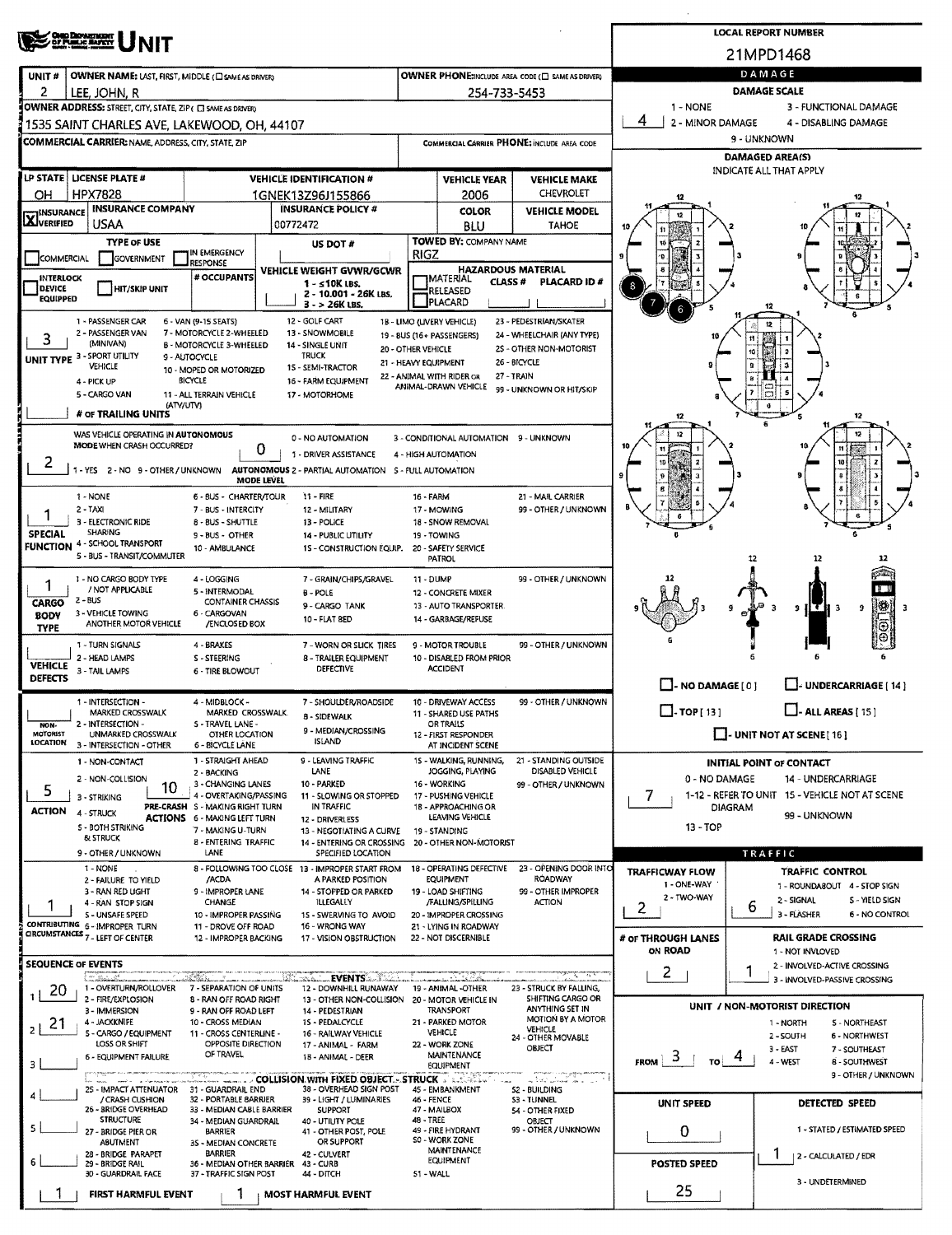|                                    | <b>CHIO DEPARTMENT</b><br>OF PUBLIC ENFITT                                      |                                                                        |                                                  |                                                                         |                                                 |                                                 |                                                           |                                                     | <b>LOCAL REPORT NUMBER</b>        |                                                               |  |  |  |
|------------------------------------|---------------------------------------------------------------------------------|------------------------------------------------------------------------|--------------------------------------------------|-------------------------------------------------------------------------|-------------------------------------------------|-------------------------------------------------|-----------------------------------------------------------|-----------------------------------------------------|-----------------------------------|---------------------------------------------------------------|--|--|--|
|                                    |                                                                                 |                                                                        | 21MPD1468                                        |                                                                         |                                                 |                                                 |                                                           |                                                     |                                   |                                                               |  |  |  |
| UNIT#                              | OWNER NAME: LAST, FIRST, MIDDLE (C) SAME AS DRIVERY                             |                                                                        |                                                  |                                                                         |                                                 |                                                 | OWNER PHONE:INCLUDE AREA CODE (E) SAME AS DRIVERY         |                                                     | DAMAGE                            |                                                               |  |  |  |
| з                                  | HERSHBERGER, KATELYN, J                                                         |                                                                        | 330-231-9827                                     | <b>DAMAGE SCALE</b>                                                     |                                                 |                                                 |                                                           |                                                     |                                   |                                                               |  |  |  |
|                                    | OWNER ADDRESS: STREET, CITY, STATE, ZIP ( O SAME AS DRIVER)                     |                                                                        |                                                  |                                                                         |                                                 |                                                 |                                                           | 1 - NONE<br>3 - FUNCTIONAL DAMAGE                   |                                   |                                                               |  |  |  |
|                                    | 43 W JACKSON ST, MILLERSBURG, OH, 44654                                         |                                                                        |                                                  |                                                                         |                                                 |                                                 |                                                           | 2<br>$\mathbf{1}$<br>2 - MINOR DAMAGE               |                                   | 4 - DISABLING DAMAGE                                          |  |  |  |
|                                    | COMMERCIAL CARRIER: NAME, ADDRESS, CITY, STATE, ZIP                             |                                                                        |                                                  |                                                                         |                                                 |                                                 | COMMERCIAL CARRIER PHONE: INCLUDE AREA CODE               |                                                     | 9 - UNKNOWN                       |                                                               |  |  |  |
|                                    |                                                                                 |                                                                        |                                                  |                                                                         |                                                 |                                                 |                                                           |                                                     | <b>DAMAGED AREA(S)</b>            |                                                               |  |  |  |
| LP STATE                           | <b>LICENSE PLATE#</b>                                                           |                                                                        | <b>VEHICLE IDENTIFICATION #</b>                  |                                                                         |                                                 | <b>VEHICLE YEAR</b>                             | <b>VEHICLE MAKE</b>                                       |                                                     | INDICATE ALL THAT APPLY           |                                                               |  |  |  |
| OН                                 | <b>HRW6299</b>                                                                  |                                                                        | 4S3BH675447631594                                |                                                                         |                                                 | 2004                                            | <b>SUBARU</b>                                             |                                                     |                                   |                                                               |  |  |  |
| <b>X</b> INSURANCE                 | <b>INSURANCE COMPANY</b>                                                        |                                                                        | <b>INSURANCE POLICY #</b>                        |                                                                         |                                                 | <b>COLOR</b>                                    | <b>VEHICLE MODEL</b>                                      |                                                     |                                   |                                                               |  |  |  |
|                                    | STATE FARM<br><b>TYPE OF USE</b>                                                |                                                                        | 9968349C2135                                     |                                                                         |                                                 | RED<br>TOWED BY: COMPANY NAME                   | <b>OUTBACK</b>                                            |                                                     |                                   |                                                               |  |  |  |
| COMMERCIAL                         | <b>GOVERNMENT</b>                                                               | IN EMERGENCY                                                           | US DOT#                                          |                                                                         |                                                 |                                                 |                                                           |                                                     |                                   |                                                               |  |  |  |
| <b>INTERLOCK</b>                   |                                                                                 | <b>RESPONSE</b><br># OCCUPANTS                                         | VEHICLE WEIGHT GVWR/GCWR                         |                                                                         |                                                 |                                                 | <b>HAZARDOUS MATERIAL</b>                                 |                                                     |                                   |                                                               |  |  |  |
| DEVICE                             | <b>HIT/SKIP UNIT</b>                                                            |                                                                        | $1 - 510K$ LBS.                                  | 2 - 10.001 - 26K LBS.                                                   | <b>JMATERIAL</b><br>RELEASED                    | CLASS <sup>#</sup>                              | PLACARD ID#                                               |                                                     |                                   |                                                               |  |  |  |
| <b>EQUIPPED</b>                    |                                                                                 |                                                                        | 3 - > 26K LBS.                                   |                                                                         | <b>PLACARD</b>                                  |                                                 |                                                           |                                                     | 12                                |                                                               |  |  |  |
|                                    | 1 - PASSENGER CAR<br>2 - PASSENGER VAN                                          | 6 - VAN (9-15 SEATS)                                                   | 12 - GOLF CART                                   |                                                                         | 18 - LIMO (LIVERY VEHICLE)                      |                                                 | 23 - PEDESTRIAN/SKATER                                    |                                                     |                                   |                                                               |  |  |  |
|                                    | (MINIVAN)                                                                       | 7 - MOTORCYCLE 2-WHEELED<br><b>8 - MOTORCYCLE 3-WHEELED</b>            | 13 - SNOWMOBILE<br>14 - SINGLE UNIT              |                                                                         | 19 - BUS (16+ PASSENGERS)<br>20 - OTHER VEHICLE |                                                 | 24 - WHEELCHAIR (ANY TYPE)<br>2S - OTHER NON-MOTORIST     |                                                     |                                   |                                                               |  |  |  |
|                                    | <b>UNIT TYPE 3 - SPORT UTILITY</b><br><b>VEHICLE</b>                            | 9 - AUTOCYCLE                                                          | <b>TRUCK</b><br>15 - SEMI-TRACTOR                |                                                                         | 21 - HEAVY EQUIPMENT                            |                                                 | 26 - BICYCLE                                              |                                                     |                                   |                                                               |  |  |  |
|                                    | 4 - PICK UP                                                                     | 10 - MOPED OR MOTORIZED<br>BICYCLE                                     | 16 - FARM EQUIPMENT                              |                                                                         | 22 - ANIMAL WITH RIDER OR                       |                                                 | 27 - TRAIN                                                |                                                     |                                   |                                                               |  |  |  |
|                                    | 5 - CARGO VAN                                                                   | 11 - ALL TERRAIN VEHICLE                                               | 17 - MOTORHOME                                   |                                                                         | ANIMAL-DRAWN VEHICLE                            |                                                 | 99 - UNKNOWN OR HIT/SKIP                                  |                                                     |                                   |                                                               |  |  |  |
|                                    | (ATV/UTV)<br># OF TRAILING UNITS                                                |                                                                        |                                                  |                                                                         |                                                 |                                                 |                                                           |                                                     |                                   | 12                                                            |  |  |  |
|                                    | WAS VEHICLE OPERATING IN AUTONOMOUS                                             |                                                                        | 0 - NO AUTOMATION                                |                                                                         |                                                 |                                                 | 3 - CONDITIONAL AUTOMATION 9 - UNKNOWN                    |                                                     |                                   | 12                                                            |  |  |  |
|                                    | MODE WHEN CRASH OCCURRED?                                                       | 0                                                                      | 1 - DRIVER ASSISTANCE                            |                                                                         | 4 - HIGH AUTOMATION                             |                                                 |                                                           |                                                     |                                   |                                                               |  |  |  |
| 2                                  | 1 - YES 2 - NO 9 - OTHER / UNKNOWN                                              |                                                                        |                                                  | AUTONOMOUS 2 - PARTIAL AUTOMATION 5 - FULL AUTOMATION                   |                                                 |                                                 |                                                           |                                                     |                                   |                                                               |  |  |  |
|                                    |                                                                                 | <b>MODE LEVEL</b>                                                      |                                                  |                                                                         |                                                 |                                                 |                                                           |                                                     |                                   |                                                               |  |  |  |
|                                    | 1 - NONE<br>$2 - TAX$                                                           | 6 - BUS - CHARTER/TOUR<br>7 - BUS - INTERCITY                          | $11 - FIRE$<br>12 - MILITARY                     |                                                                         | 16 - FARM<br>17 - MOWING                        |                                                 | 21 - MAIL CARRIER<br>99 - OTHER / UNKNOWN                 |                                                     |                                   |                                                               |  |  |  |
|                                    | 3 - ELECTRONIC RIDE                                                             | 13 - POLICE                                                            | 1B - SNOW REMOVAL                                |                                                                         |                                                 |                                                 |                                                           |                                                     |                                   |                                                               |  |  |  |
| <b>SPECIAL</b><br><b>FUNCTION</b>  | <b>SHARING</b><br>4 - SCHOOL TRANSPORT                                          | 9 - BUS - OTHER                                                        |                                                  | 14 - PUBLIC UTILITY                                                     | 19 - TOWING                                     |                                                 |                                                           |                                                     |                                   |                                                               |  |  |  |
|                                    | S - BUS - TRANSIT/COMMUTER                                                      | 10 - AMBULANCE                                                         |                                                  | 1S - CONSTRUCTION EQUIP.                                                | 20 - SAFETY SERVICE<br><b>PATROL</b>            |                                                 |                                                           |                                                     | 12                                | 12<br>12                                                      |  |  |  |
|                                    | 1 - NO CARGO BODY TYPE                                                          | 4 - LOGGING                                                            |                                                  | 7 - GRAIN/CHIPS/GRAVEL                                                  | <b>11 - DUMP</b>                                |                                                 | 99 - OTHER / UNKNOWN                                      |                                                     |                                   |                                                               |  |  |  |
| 1                                  | / NOT APPLICABLE<br>$2 - BUS$                                                   | 5 - INTERMODAL<br><b>CONTAINER CHASSIS</b>                             | 8 - POLE                                         |                                                                         | 12 - CONCRETE MIXER                             |                                                 |                                                           |                                                     |                                   | ा म                                                           |  |  |  |
| CARGO<br><b>BODY</b>               | 3 - VEHICLE TOWING                                                              | 6 - CARGOVAN                                                           | 9 - CARGO TANK<br>10 - FLAT BED                  |                                                                         | 14 - GARBAGE/REFUSE                             | 13 - AUTO TRANSPORTER                           |                                                           |                                                     |                                   | ∥₩<br>9<br>9<br>з                                             |  |  |  |
| <b>TYPE</b>                        | ANOTHER MOTOR VEHICLE                                                           | /ENCLOSED BOX                                                          |                                                  |                                                                         |                                                 |                                                 |                                                           |                                                     |                                   | ⊕                                                             |  |  |  |
|                                    | 1 - TURN SIGNALS                                                                | 4 - BRAKES                                                             |                                                  | 7 - WORN OR SLICK TIRES                                                 | 9 - MOTOR TROUBLE                               |                                                 | 99 - OTHER / UNKNOWN                                      |                                                     |                                   | 6                                                             |  |  |  |
| <b>VEHICLE</b>                     | 2 - HEAD LAMPS<br>3 - TAIL LAMPS                                                | 5 - STEERING<br>6 - TIRE BLOWOUT                                       |                                                  | 8 - TRAILER EQUIPMENT<br>DEFECTIVE                                      | <b>ACCIDENT</b>                                 | 10 - DISABLED FROM PRIOR                        |                                                           |                                                     |                                   |                                                               |  |  |  |
| <b>DEFECTS</b>                     |                                                                                 |                                                                        |                                                  |                                                                         |                                                 |                                                 |                                                           | $\Box$ - NO DAMAGE [ 0 ]                            |                                   | L. UNDERCARRIAGE [ 14 ]                                       |  |  |  |
|                                    | 1 - INTERSECTION -                                                              | 4 - MIDBLOCK -                                                         |                                                  | 7 - SHOULDER/ROADSIDE                                                   | 10 - DRIVEWAY ACCESS                            |                                                 | 99 - OTHER / UNKNOWN                                      | $\Box$ - TOP [ 13 ]                                 |                                   | $\Box$ - ALL AREAS [ 15 ]                                     |  |  |  |
| NON-                               | MARKED CROSSWALK<br>2 - INTERSECTION -                                          | MARKED CROSSWALK<br>S - TRAVEL LANE -                                  | <b>B - SIDEWALK</b>                              |                                                                         | OR TRAILS                                       | 11 - SHARED USE PATHS                           |                                                           |                                                     |                                   |                                                               |  |  |  |
| <b>MOTORIST</b><br><b>LOCATION</b> | UNMARKED CROSSWALK<br>3 - INTERSECTION - OTHER                                  | OTHER LOCATION<br><b>6 - BICYCLE LANE</b>                              | <b>ISLAND</b>                                    | 9 - MEDIAN/CROSSING                                                     | 12 - FIRST RESPONDER                            | AT INCIDENT SCENE                               |                                                           |                                                     | $\Box$ - UNIT NOT AT SCENE [ 16 ] |                                                               |  |  |  |
|                                    | 1 - NON-CONTACT                                                                 | 1 - STRAIGHT AHEAD                                                     |                                                  | 9 - LEAVING TRAFFIC                                                     |                                                 | 15 - WALKING, RUNNING,                          | 21 - STANDING OUTSIDE                                     |                                                     | <b>INITIAL POINT OF CONTACT</b>   |                                                               |  |  |  |
|                                    | 2 - NON-COLLISION                                                               | 2 - SACKING<br>3 - CHANGING LANES                                      | LANE<br>10 - PARKED                              |                                                                         | 16 - WORKING                                    | JOGGING, PLAYING                                | <b>DISABLED VEHICLE</b>                                   | 0 - NO DAMAGE                                       |                                   | 14 - UNDERCARRIAGE                                            |  |  |  |
| 4                                  | 10<br>3 - STRIKING                                                              | 4 - OVERTAKING/PASSING                                                 |                                                  | 11 - SLOWING OR STOPPED                                                 | 17 - PUSHING VEHICLE                            |                                                 | 99 - OTHER / UNKNOWN                                      | 1-12 - REFER TO UNIT 15 - VEHICLE NOT AT SCENE<br>6 |                                   |                                                               |  |  |  |
| <b>ACTION</b>                      | 4 - STRUCK                                                                      | PRE-CRASH 5 - MAKING RIGHT TURN<br><b>ACTIONS 6 - MAKING LEFT TURN</b> | IN TRAFFIC<br>12 - DRIVERLESS                    |                                                                         |                                                 | 18 - APPROACHING OR<br>LEAVING VEHICLE          |                                                           | DIAGRAM<br>99 - UNKNOWN                             |                                   |                                                               |  |  |  |
|                                    | 5 - BOTH STRIKING<br>& STRUCK                                                   | 7 - MAKING U-TURN                                                      |                                                  | 13 - NEGOTIATING A CURVE                                                | 19 - STANDING                                   |                                                 |                                                           | 13 - TOP                                            |                                   |                                                               |  |  |  |
|                                    | 9 - OTHER / UNKNOWN                                                             | <b>B - ENTERING TRAFFIC</b><br>LANE                                    |                                                  | 14 - ENTERING OR CROSSING<br>SPECIFIED LOCATION                         |                                                 | 20 - OTHER NON-MOTORIST                         |                                                           |                                                     | TRAFFIC                           |                                                               |  |  |  |
|                                    | 1 - NONE                                                                        |                                                                        | B - FOLLOWING TOO CLOSE 13 - IMPROPER START FROM |                                                                         |                                                 | 18 - OPERATING DEFECTIVE                        | 23 - OPENING DOOR INTO                                    | <b>TRAFFICWAY FLOW</b>                              |                                   | <b>TRAFFIC CONTROL</b>                                        |  |  |  |
|                                    | 2 - FAILURE TO YIELD<br>3 - RAN RED LIGHT                                       | /ACDA<br>9 - IMPROPER LANE                                             |                                                  | A PARKED POSITION<br>14 - STOPPED OR PARKED                             | EQUIPMENT<br>19 - LOAD SHIFTING                 |                                                 | <b>ROADWAY</b><br>99 - OTHER IMPROPER                     | 1 - ONE-WAY                                         |                                   | 1 - ROUNDABOUT 4 - STOP SIGN                                  |  |  |  |
|                                    | 4 - RAN STOP SIGN                                                               | <b>CHANGE</b>                                                          | <b>ILLEGALLY</b>                                 |                                                                         |                                                 | /FALLING/SPILLING                               | <b>ACTION</b>                                             | 2 - TWO-WAY<br>2                                    | ь                                 | 2 - SIGNAL<br>5 - YIELD SIGN                                  |  |  |  |
|                                    | S - UNSAFE SPEED<br>CONTRIBUTING 6 - IMPROPER TURN                              | 10 - IMPROPER PASSING<br>11 - DROVE OFF ROAD                           | 16 - WRONG WAY                                   | 15 - SWERVING TO AVOID                                                  |                                                 | 20 - IMPROPER CROSSING<br>21 - LYING IN ROADWAY |                                                           |                                                     |                                   | 3 - FLASHER<br>6 - NO CONTROL                                 |  |  |  |
|                                    | CIRCUMSTANCES 7 - LEFT OF CENTER                                                | 12 - IMPROPER BACKING                                                  |                                                  | 17 - VISION OBSTRUCTION                                                 | 22 - NOT DISCERNIBLE                            |                                                 |                                                           | # OF THROUGH LANES                                  |                                   | <b>RAIL GRADE CROSSING</b>                                    |  |  |  |
| <b>SEQUENCE OF EVENTS</b>          |                                                                                 |                                                                        |                                                  |                                                                         |                                                 |                                                 |                                                           | ON ROAD                                             |                                   | 1 - NOT INVLOVED                                              |  |  |  |
|                                    | en<br>Martinan maria                                                            |                                                                        |                                                  | EVENTS <b>And A</b>                                                     |                                                 |                                                 |                                                           | 2                                                   |                                   | 2 - INVOLVED-ACTIVE CROSSING<br>3 - INVOLVED-PASSIVE CROSSING |  |  |  |
| 21                                 | 1 - OVERTURN/ROLLOVER<br>2 - FIRE/EXPLOSION                                     | 7 - SEPARATION OF UNITS<br>8 - RAN OFF ROAD RIGHT                      |                                                  | 12 - DOWNHILL RUNAWAY<br>13 - OTHER NON-COLLISION 20 - MOTOR VEHICLE IN | 19 - ANIMAL -OTHER                              |                                                 | 23 - STRUCK BY FALLING,<br>SHIFTING CARGO OR              |                                                     |                                   |                                                               |  |  |  |
|                                    | 3 - IMMERSION                                                                   | 9 - RAN OFF ROAD LEFT                                                  | 14 - PEDESTRIAN                                  |                                                                         | TRANSPORT                                       |                                                 | ANYTHING SET IN<br>MOTION BY A MOTOR                      |                                                     | UNIT / NON-MOTORIST DIRECTION     |                                                               |  |  |  |
|                                    | 4 - JACKKNIFE<br>S - CARGO / EQUIPMENT                                          | 10 - CROSS MEDIAN<br>11 - CROSS CENTERLINE -                           | 15 - PEDALCYCLE                                  | 16 - RAILWAY VEHICLE                                                    | 21 - PARKED MOTOR<br>VEHICLE                    |                                                 | VEHICLE                                                   |                                                     | 1 - NORTH<br>2 - SOUTH            | 5 - NORTHEAST<br>6 - NORTHWEST                                |  |  |  |
|                                    | LOSS OR SHIFT                                                                   | OPPOSITE DIRECTION<br>OF TRAVEL                                        |                                                  | 17 - ANIMAL - FARM                                                      | 22 - WORK ZONE                                  |                                                 | 24 - OTHER MOVABLE<br><b>OBJECT</b>                       |                                                     | 3 - EAST                          | 7 - SOUTHEAST                                                 |  |  |  |
|                                    | 6 - EQUIPMENT FAILURE                                                           |                                                                        |                                                  | 18 - ANIMAL - DEER                                                      | <b>EQUIPMENT</b>                                | MAINTENANCE                                     |                                                           | 3<br><b>FROM</b><br>TO.                             | 4 - WEST                          | 8 - SOUTHWEST                                                 |  |  |  |
|                                    | <b>L. 2 L. L. L. L. L. L. L. L. L. L. COLLISION WITH FIXED OBJECT . STRUCK.</b> |                                                                        |                                                  |                                                                         |                                                 |                                                 | for an experience of the company<br>massa muudi Endinasia |                                                     |                                   | 9 - OTHER / UNKNOWN                                           |  |  |  |
|                                    | 25 - IMPACT ATTENUATOR 31 - GUARDRAIL END<br>/ CRASH CUSHION                    | 32 - PORTABLE BARRIER                                                  |                                                  | 3B - OVERHEAD SIGN POST<br>39 - LIGHT / LUMINARIES                      | 4S - EMBANKMENT<br>46 - FENCE                   |                                                 | 52 - BUILDING<br>53 - TUNNEL                              | <b>UNIT SPEED</b>                                   |                                   | <b>DETECTED SPEED</b>                                         |  |  |  |
|                                    | 26 - BRIDGE OVERHEAD<br><b>STRUCTURE</b>                                        | 33 - MEDIAN CABLE BARRIER<br>34 - MEDIAN GUARDRAIL                     | <b>SUPPORT</b><br>40 - UTILITY POLE              |                                                                         | 47 - MAILBOX<br>48 - TREE                       |                                                 | 54 - OTHER FIXED<br><b>OBJECT</b>                         |                                                     |                                   |                                                               |  |  |  |
|                                    | 27 - BRIDGE PIER OR                                                             | <b>BARRIER</b>                                                         |                                                  | 41 - OTHER POST, POLE<br>OR SUPPORT                                     | 49 - FIRE HYDRANT<br>50 - WORK ZONE             |                                                 | 99 - OTHER / UNKNOWN                                      | 0                                                   |                                   | 1 - STATED / ESTIMATED SPEED                                  |  |  |  |
|                                    | ABUTMENT<br>28 - BRIDGE PARAPET                                                 | 35 - MEDIAN CONCRETE<br>BARRIER                                        | 42 - CULVERT                                     |                                                                         | MAINTENANCE                                     |                                                 |                                                           |                                                     |                                   | 2 - CALCULATED / EDR                                          |  |  |  |
|                                    | 29 - BRIDGE RAIL<br>30 - GUARDRAIL FACE                                         | 36 - MEDIAN OTHER BARRIER<br>37 - TRAFFIC SIGN POST                    | 43 - CURB<br>44 - DITCH                          |                                                                         | EQUIPMENT<br>S1 - WALL                          |                                                 |                                                           | <b>POSTED SPEED</b>                                 |                                   |                                                               |  |  |  |
|                                    |                                                                                 |                                                                        |                                                  |                                                                         |                                                 |                                                 |                                                           | 25                                                  |                                   | 3 - UNDETERMINED                                              |  |  |  |
|                                    | FIRST HARMFUL EVENT                                                             |                                                                        | <b>MOST HARMFUL EVENT</b>                        |                                                                         |                                                 |                                                 |                                                           |                                                     |                                   |                                                               |  |  |  |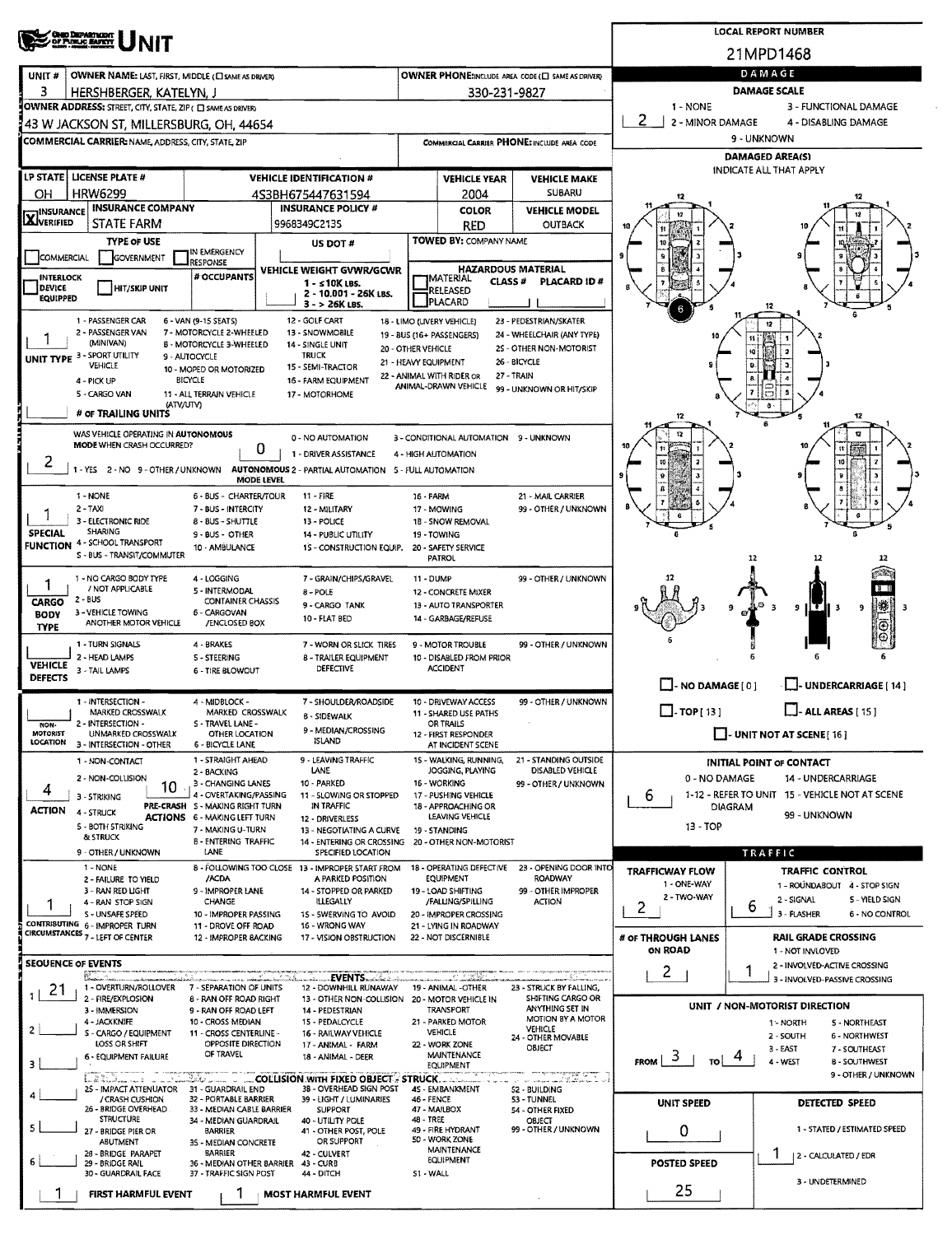|                               | <b>WEST MOTORIST / NON-MOTORIST</b> |                                                                                                                                |  |                                                                         |                                                                                |                                                                                         |                        |                                                        |                                                                                                                                                                        |                                                                                                                                               | <b>LOCAL REPORT NUMBER</b><br>21MPD1468                       |                                       |                                                                              |                                      |                                          |                                                       |                          |
|-------------------------------|-------------------------------------|--------------------------------------------------------------------------------------------------------------------------------|--|-------------------------------------------------------------------------|--------------------------------------------------------------------------------|-----------------------------------------------------------------------------------------|------------------------|--------------------------------------------------------|------------------------------------------------------------------------------------------------------------------------------------------------------------------------|-----------------------------------------------------------------------------------------------------------------------------------------------|---------------------------------------------------------------|---------------------------------------|------------------------------------------------------------------------------|--------------------------------------|------------------------------------------|-------------------------------------------------------|--------------------------|
|                               | UNIT #                              | NAME: LAST, FIRST, MIDDLE                                                                                                      |  |                                                                         |                                                                                |                                                                                         |                        |                                                        |                                                                                                                                                                        |                                                                                                                                               |                                                               | DATE OF BIRTH<br>AGE<br><b>GENDER</b> |                                                                              |                                      |                                          |                                                       |                          |
|                               | 1                                   | SCHAEFER, BRITTANY, A                                                                                                          |  |                                                                         |                                                                                |                                                                                         |                        |                                                        |                                                                                                                                                                        |                                                                                                                                               | 07/23/1992                                                    |                                       |                                                                              |                                      |                                          | 29                                                    | F                        |
|                               |                                     | <b>ADDRESS: STREET, CITY, STATE, ZIP</b>                                                                                       |  |                                                                         |                                                                                |                                                                                         |                        |                                                        |                                                                                                                                                                        |                                                                                                                                               | <b>CONTACT PHONE - INCLUDE AREA CODE</b>                      |                                       |                                                                              |                                      |                                          |                                                       |                          |
|                               |                                     | 94 CENTRE ALY APT B, MILLERSBURG, OH, 44654                                                                                    |  |                                                                         |                                                                                |                                                                                         |                        |                                                        |                                                                                                                                                                        |                                                                                                                                               | 330-473-5374                                                  |                                       |                                                                              |                                      |                                          |                                                       |                          |
|                               |                                     | INJURIES INJURED<br><b>EMS AGENCY (NAME)</b><br>INJURED TAKEN TO: MEDICAL FACILITY (NAME, CITY)<br><b>USED</b><br><b>TAKEN</b> |  |                                                                         |                                                                                |                                                                                         |                        |                                                        |                                                                                                                                                                        | <b>SAFETY EQUIPMENT</b>                                                                                                                       | <b>SEATING</b><br>AIR BAG USAGE<br>1DOT-Compliant<br>POSITION |                                       |                                                                              |                                      |                                          | <b>EJECTION</b>                                       | <b>TRAPPED</b>           |
|                               | 5                                   | BY<br>111                                                                                                                      |  |                                                                         |                                                                                |                                                                                         |                        |                                                        |                                                                                                                                                                        | 4                                                                                                                                             |                                                               | IMC HELMET                            | 1                                                                            | 1                                    |                                          | 1                                                     | 1                        |
| <b>OTORIST / NON-MOTORIST</b> | <b>OL STATE</b>                     |                                                                                                                                |  | <b>OPERATOR LICENSE NUMBER</b>                                          |                                                                                |                                                                                         | <b>OFFENSE CHARGED</b> |                                                        | LOCAL<br>CODE                                                                                                                                                          | OFFENSE DESCRIPTION                                                                                                                           |                                                               |                                       |                                                                              |                                      | <b>CITATION NUMBER</b>                   |                                                       |                          |
|                               | OH                                  | TS215662                                                                                                                       |  |                                                                         |                                                                                | 331.34A                                                                                 |                        |                                                        | $\overline{\mathbf{x}}$                                                                                                                                                | <b>FAILURE TO CONTROL</b>                                                                                                                     |                                                               |                                       |                                                                              |                                      | 1RJ70LB9                                 |                                                       |                          |
|                               | OL CLASS                            | <b>ENDORSEMENT</b>                                                                                                             |  | <b>RESTRICTION SELECT UP TO 3</b>                                       | <b>DRIVER</b>                                                                  | <b>DISTRACTED</b>                                                                       | ALCOHOL                | <b>ALCOHOL / DRUG SUSPECTED</b><br>MARIJUANA           |                                                                                                                                                                        | <b>CONDITION</b>                                                                                                                              | <b>STATUS</b>                                                 | <b>ALCOHOL TEST</b><br><b>TYPE</b>    | VALUE                                                                        | <b>STATUS</b>                        |                                          | <b>DRUG TEST(S)</b><br>RESULTS SELECT UP TO 4<br>TYPE |                          |
|                               | 4                                   |                                                                                                                                |  |                                                                         | $BY_1$                                                                         |                                                                                         |                        | OTHER DRUG                                             |                                                                                                                                                                        | 4                                                                                                                                             | 1                                                             |                                       |                                                                              | 1                                    |                                          |                                                       |                          |
|                               | UNIT#                               |                                                                                                                                |  | NAME: LAST, FIRST, MIDDLE                                               |                                                                                |                                                                                         |                        |                                                        |                                                                                                                                                                        |                                                                                                                                               |                                                               |                                       | DATE OF BIRTH                                                                |                                      |                                          | AGE                                                   | <b>GENDER</b>            |
|                               |                                     |                                                                                                                                |  |                                                                         |                                                                                |                                                                                         |                        |                                                        |                                                                                                                                                                        |                                                                                                                                               |                                                               |                                       |                                                                              |                                      |                                          |                                                       |                          |
|                               |                                     | <b>ADDRESS:</b> STREET, CITY, STATE, ZIP                                                                                       |  |                                                                         |                                                                                |                                                                                         |                        |                                                        |                                                                                                                                                                        |                                                                                                                                               |                                                               |                                       | <b>CONTACT PHONE - INCLUDE AREA CODE</b>                                     |                                      |                                          |                                                       |                          |
| <b>OTORIST / NON-MOTORIST</b> |                                     | <b>INJURIES INJURED</b>                                                                                                        |  | <b>EMS AGENCY (NAME)</b>                                                |                                                                                |                                                                                         |                        | INJURED TAKEN TO: MEDICAL FACUTY (NAME, CITY)          |                                                                                                                                                                        | <b>SAFETY EQUIPMENT</b>                                                                                                                       |                                                               |                                       | <b>SEATING</b>                                                               |                                      | AIR BAG USAGE                            | <b>EJECTION</b>                                       | <b>TRAPPED</b>           |
|                               |                                     | <b>TAKEN</b><br>BY                                                                                                             |  |                                                                         |                                                                                |                                                                                         |                        |                                                        |                                                                                                                                                                        | <b>USED</b>                                                                                                                                   |                                                               | <b>IDOT-COMPLIANT</b><br>IMC HELMET   | <b>POSITION</b>                                                              |                                      |                                          |                                                       |                          |
|                               |                                     |                                                                                                                                |  | OL STATE OPPERATOR LICENSE NUMBER                                       |                                                                                |                                                                                         | <b>OFFENSE CHARGED</b> |                                                        | LOCAL                                                                                                                                                                  | OFFENSE DESCRIPTION                                                                                                                           |                                                               |                                       |                                                                              |                                      | <b>CITATION NUMBER</b>                   |                                                       |                          |
|                               |                                     |                                                                                                                                |  |                                                                         |                                                                                |                                                                                         |                        |                                                        | <b>CODE</b>                                                                                                                                                            |                                                                                                                                               |                                                               |                                       |                                                                              |                                      |                                          |                                                       |                          |
|                               | OL CLASS                            | <b>ENDORSEMENT</b>                                                                                                             |  | <b>RESTRICTION SELECT UP TO 3</b>                                       | <b>DRIVER</b>                                                                  |                                                                                         |                        | ALCOHOL / DRUG SUSPECTED                               |                                                                                                                                                                        | <b>CONDITION</b>                                                                                                                              |                                                               | <b>ALCOHOL TEST</b>                   |                                                                              |                                      | <b>DRUG TEST(S)</b>                      |                                                       |                          |
|                               |                                     |                                                                                                                                |  |                                                                         | BY                                                                             | <b>DISTRACTED</b>                                                                       | <b>ALCOHOL</b>         | MARIJUANA                                              |                                                                                                                                                                        |                                                                                                                                               | <b>STATUS</b>                                                 | TYPE                                  | <b>VALUE</b>                                                                 | <b>STATUS</b>                        | TYPE                                     |                                                       | RESULTS SELECT UP TO 4   |
|                               |                                     |                                                                                                                                |  |                                                                         |                                                                                |                                                                                         |                        | OTHER DRUG                                             |                                                                                                                                                                        |                                                                                                                                               |                                                               |                                       |                                                                              |                                      |                                          | AGE                                                   |                          |
|                               | UNIT #                              |                                                                                                                                |  | NAME: LAST, FIRST, MIDDLE                                               |                                                                                |                                                                                         |                        |                                                        |                                                                                                                                                                        |                                                                                                                                               |                                                               |                                       | DATE OF BIRTH                                                                |                                      |                                          |                                                       | <b>GENDER</b>            |
|                               |                                     | <b>ADDRESS: STREET, CITY, STATE, ZIP</b>                                                                                       |  |                                                                         |                                                                                |                                                                                         |                        |                                                        |                                                                                                                                                                        |                                                                                                                                               |                                                               |                                       | <b>CONTACT PHONE - INCLUDE AREA CODE</b>                                     |                                      |                                          |                                                       |                          |
|                               |                                     |                                                                                                                                |  |                                                                         |                                                                                |                                                                                         |                        |                                                        |                                                                                                                                                                        |                                                                                                                                               |                                                               |                                       |                                                                              |                                      |                                          |                                                       |                          |
|                               | <b>INJURIES</b>                     | <b>INJURED</b><br><b>TAKEN</b>                                                                                                 |  | <b>EMS AGENCY (NAME)</b>                                                |                                                                                |                                                                                         |                        | <b>INJURED TAKEN TO: MEDICAL FACILITY (NAME, CITY)</b> |                                                                                                                                                                        | <b>SAFETY EQUIPMENT</b><br><b>SEATING</b><br>AIR BAG USAGE<br><b>EJECTION</b><br><b>DOT-COMPLIANT</b><br>USED<br><b>POSITION</b>              |                                                               |                                       |                                                                              |                                      |                                          | <b>TRAPPED</b>                                        |                          |
|                               |                                     | BY                                                                                                                             |  |                                                                         |                                                                                |                                                                                         |                        |                                                        |                                                                                                                                                                        | <sup>I</sup> MC HELMET                                                                                                                        |                                                               |                                       |                                                                              |                                      |                                          |                                                       |                          |
| MOTORIST / NON-MOTORIST       |                                     |                                                                                                                                |  | <b>OL STATE OPERATOR LICENSE NUMBER</b>                                 |                                                                                | <b>LOCAL</b><br><b>OFFENSE CHARGED</b><br>OFFENSE DESCRIPTION<br>CODE                   |                        |                                                        |                                                                                                                                                                        | <b>CITATION NUMBER</b>                                                                                                                        |                                                               |                                       |                                                                              |                                      |                                          |                                                       |                          |
|                               |                                     |                                                                                                                                |  |                                                                         |                                                                                |                                                                                         |                        |                                                        |                                                                                                                                                                        | <b>ALCOHOL TEST</b><br><b>DRUG TEST(S)</b>                                                                                                    |                                                               |                                       |                                                                              |                                      |                                          |                                                       |                          |
|                               | OL CLASS                            | <b>ENDORSEMENT</b>                                                                                                             |  | <b>RESTRICTION SELECT UP TO 3</b>                                       | ALCOHOL / DRUG SUSPECTED<br><b>DRIVER</b><br>DISTRACTED    ALCOHOL<br>MARUUANA |                                                                                         |                        |                                                        |                                                                                                                                                                        | <b>CONDITION</b><br>STATUS TYPE                                                                                                               |                                                               |                                       | VALUE                                                                        |                                      |                                          | STATUS TYPE RESULTS SELECT UP TO 4                    |                          |
|                               |                                     |                                                                                                                                |  |                                                                         | BY                                                                             |                                                                                         |                        | OTHER DRUG                                             |                                                                                                                                                                        |                                                                                                                                               |                                                               |                                       |                                                                              |                                      |                                          |                                                       |                          |
|                               |                                     | <b>INJURIES</b>                                                                                                                |  | <b>SEATING POSITION</b>                                                 | ⊟ - NOT DEPLOYED                                                               | AIR BAG                                                                                 |                        | <b>OL CLASS</b>                                        |                                                                                                                                                                        | OL RESTRICTION(S)                                                                                                                             |                                                               |                                       | <b>DRIVER DISTRACTION</b>                                                    |                                      |                                          | <b>TEST STATUS</b>                                    |                          |
| 1 - FATAL                     | 2 - SUSPECTED SERIOUS               |                                                                                                                                |  | - FRONT - LEFT SIDE<br>(MOTORCYCLE DRIVER)<br>2 - FRONT - MIDDLE        | 3 - DEPLOYED SIDE                                                              | 2 - DEPLOYED FRONT                                                                      | F                      | <b>1-CLASS'A</b><br>‡2 – CLASS B                       |                                                                                                                                                                        | 1 - ALCOHOL INTERLOCK<br><b>DEVICE</b>                                                                                                        |                                                               |                                       | <b>I1 - NOT DISTRACTED</b><br>2 - MANUALLY OPERATING AN<br><b>ELECTRONIC</b> |                                      | 1-1 - NONE GIVEN.<br>3 - TEST GIVEN,     | 2 - TEST REFUSED.                                     |                          |
|                               | injury<br>3 - SUSPECTED MINOR       |                                                                                                                                |  | 3 - FRONT - RIGHT SIDE<br>4 - SECOND. - LEFT SIDE                       | 4 - DEPLOYED BOTH<br><b>FRONT/SIDE</b>                                         |                                                                                         |                        | 3 - CLASS C -                                          |                                                                                                                                                                        | 2 - CDL INTRASTATE ONLY<br>3 - CORRECTIVE LENSES ·<br>'4 - FARM WAIVER                                                                        |                                                               |                                       | COMMUNICATION DEVICE<br>(TEXTING, TYPING,                                    |                                      |                                          | / UNUSABLE                                            | CONTAMINATED SAMPLE      |
| <b>INJURY</b>                 | 4 - POSSIBLE INJURY                 |                                                                                                                                |  | (MOTORCYCLE PASSENGER)<br>5 - SECOND - MIDDLE                           |                                                                                | <b>S-NOT APPLICABLE.</b><br>4 - REGULAR CLASS<br>9 - DEPLOYMENT UNKNOWN<br>$(OHIO = D)$ |                        |                                                        |                                                                                                                                                                        | <b>S - EXCEPT CLASS A BUS</b><br>6 - EXCEPT CLASS A-                                                                                          | <b>DIALING</b><br>4 - Test given,<br>- TALKING ON HANDS-FREE  |                                       |                                                                              |                                      |                                          | <b>RESULTS KNOWN</b>                                  |                          |
|                               |                                     | 5 - NO APPARENT INJURY                                                                                                         |  | 6 - SECOND - RIGHT SIDE<br>77 - THIRD - LEFT SIDE                       | '.5 - M/C MOPED ONLY<br><b>EJECTION</b>                                        |                                                                                         |                        |                                                        | COMMUNICATION DEVICE<br>& CLASS B BUS<br>5 - TEST GIVEN.<br>- TALKING ON HAND-HELD<br><b>EXCEPT TRACTOR-TRAILER.</b><br><b>RESULTS UNKNOWN</b><br>COMMUNICATION DEVICE |                                                                                                                                               |                                                               |                                       |                                                                              |                                      |                                          |                                                       |                          |
|                               |                                     | <b>INJURIES TAKEN BY</b>                                                                                                       |  | (MOTORCYCLE SIDE CAR)<br>8 - THIRD - MIDDLE                             | 1 - NOT EJECTED                                                                |                                                                                         |                        | 6 - NO VALID OL                                        |                                                                                                                                                                        | 18 - INTERMEDIATE LICENSE<br><b>RESTRICTIONS</b>                                                                                              |                                                               |                                       | - OTHER ACTIVITY WITH AN<br><b>ELECTRONIC DEVICE</b>                         |                                      |                                          |                                                       | <b>ALCOHOL TEST TYPE</b> |
|                               |                                     | 1 - NOT TRANSPORTED<br><b>/TREATED AT SCENE</b>                                                                                |  | 9 - THIRD - RIGHT SIDE<br>10 - SLEEPER SECTION                          | -2 - PARTIALLY EJECTED <sup>®</sup>                                            | 3 - TOTALLY EJECTED.                                                                    |                        | OL ENDORSEMENT                                         |                                                                                                                                                                        | 9 - LEARNER'S PERMIT<br>RESTRICTIONS<br>10 - LIMITED TO DAYLIGHT                                                                              |                                                               |                                       | <b>6-PASSENGER</b><br>7 - OTHER DISTRACTION                                  |                                      | 1 - NONE<br><b>12 - BLOOD</b>            |                                                       |                          |
| 2 - EMS                       | $3 -$ POLICE $\ldots$               |                                                                                                                                |  | OF TRUCK CAB<br>11 - PASSENGER IN                                       |                                                                                | 4-NOT APPLICABLE<br><b>TRAPPED</b>                                                      |                        | ‡н - НАZMAT<br>M - MOTORCYCLE                          |                                                                                                                                                                        | ONLY<br>11 - LIMITED TO EMPLOYMENT                                                                                                            |                                                               |                                       | INSIDE THE VEHICLE<br><b><i>B</i>-OTHER DISTRACTION</b>                      |                                      | 3 - URINE<br>4 - BREATH                  |                                                       |                          |
|                               |                                     | 9 - OTHER / UNKNOWN.                                                                                                           |  | OTHER ENCLOSED CARGO<br>AREA (NON-TRAILING UNIT,                        | 1 - NOT TRAPPED                                                                |                                                                                         |                        | P - PASSENGER'<br>N - TANKER,                          |                                                                                                                                                                        | (12 - LIMITED - OTHER<br>113 - MECHANICAL DEVICES Post                                                                                        |                                                               |                                       | OUTSIDE THE VEHICLE<br>! 9 - OTHER / UNKNOWN                                 |                                      | S - OTHER                                |                                                       |                          |
|                               |                                     | <b>SAFETY EQUIPMENT</b>                                                                                                        |  | BUS, PICK-UP WITH CAP)<br>12 - PASSENGER IN  .<br>UNENCLOSED CARGO AREA | 2 - EXTRICATED BY                                                              | MECHANICAL MEANS                                                                        |                        | Q - MOTOR SCOOTER                                      |                                                                                                                                                                        | <b>DRUG TEST TYPE</b><br>(SPECIAL BRAKES, HAND<br>CONDITION<br>1 - NONE<br>CONTROLS, OR OTHER.<br>-1,- APPARENTLY NORMAL<br><b>12 - BLOOD</b> |                                                               |                                       |                                                                              |                                      |                                          |                                                       |                          |
|                               | 1 - NONE USED.                      | 2- SHOULDER BELT ONLY                                                                                                          |  | ' 13 - TRAILING UNIT<br><sup>i</sup> 14 - RIDING ON VEHICLE             | 3 - FREED BY                                                                   | 10.3<br>NON-MECHANICAL MEANS                                                            |                        | r - Three-Wheel*<br><b>MOTORCYCLE</b>                  |                                                                                                                                                                        | <b>ADAPTIVE DEVICES)</b><br>: 14 - MILITARY VEHICLES ONLY<br><b>15 - MOTOR VEHICLES</b>                                                       |                                                               |                                       | 2 - PHYSICAL IMPAIRMENT<br>3 - EMOTIONAL (E.G.,                              |                                      | .3 - Urine<br>+4 - OTHER                 |                                                       |                          |
| USED                          |                                     | 3 - LAP BELT ONLY USED                                                                                                         |  | <b>EXTERIOR</b><br>(NON-TRAILING UNIT)                                  |                                                                                |                                                                                         |                        | S - SCHOOL BUS<br>T - DOUBLE & TRIPLE                  |                                                                                                                                                                        | WITHOUT AIR BRAKES<br>16 - OUTSIDE MIRROR                                                                                                     |                                                               |                                       | DEPRESSED, ANGRY,<br>DISTURBED)                                              |                                      |                                          |                                                       | (DRUG TEST RESULT(S      |
| <b>USED</b>                   |                                     | 4 - SHOULDER & LAP-BELT                                                                                                        |  | 15 - NON-MOTORIST<br>99 - OTHER / UNKNOWN                               |                                                                                |                                                                                         |                        | TRAILERS ' 2 "                                         |                                                                                                                                                                        | 17 - PROSTHETIC AID<br>18 - OTHER                                                                                                             | 4 - ILLNESS<br>S - FELL ASLEEP, FAINTED,                      |                                       |                                                                              | 1 - AMPHETAMINES<br>2 - BARBITURATES |                                          |                                                       |                          |
|                               | - FORWARD FACING                    | 5 - CHILD RESTRAINT SYSTEM                                                                                                     |  |                                                                         |                                                                                |                                                                                         |                        | X - TANKER / HAZMAT<br>$\sim$ $-$                      |                                                                                                                                                                        |                                                                                                                                               |                                                               |                                       | .FATIGUED, ETC.<br>6 - UNDER THE INFLUENCE OF                                |                                      | '3 - BENZODIAZEPINES<br>4 - CANNABINOIDS |                                                       |                          |
|                               | - REAR FACING                       | 6 - CHILD RESTRAINT SYSTEM                                                                                                     |  |                                                                         |                                                                                |                                                                                         |                        | <b>GENDER</b><br><b>IF - FEMALE</b>                    |                                                                                                                                                                        | ر د ۲                                                                                                                                         |                                                               |                                       | MEDICATIONS / DRUGS /<br><b>ALCOHOL</b>                                      |                                      | 15 - COCAINE<br>6 - OPIATES / OPIOIDS    |                                                       |                          |
|                               | 7 - BOOSTER SEAT<br>8 - HELMET USED |                                                                                                                                |  |                                                                         |                                                                                |                                                                                         |                        | ាំM - MALE -                                           |                                                                                                                                                                        |                                                                                                                                               |                                                               |                                       | - OTHER / UNKNOWN                                                            |                                      | 7 - OTHER<br><b>8 - NEGATIVE RESULTS</b> |                                                       |                          |
|                               |                                     | 9 - PROTECTIVE PADS USED<br>(ELBOWS, KNEES, ETC)                                                                               |  |                                                                         |                                                                                |                                                                                         |                        | U - OTHER / UNKNOWN                                    |                                                                                                                                                                        |                                                                                                                                               |                                                               |                                       |                                                                              |                                      |                                          |                                                       |                          |
|                               |                                     | 10 - REFLECTIVE CLOTHING<br>11 - LIGHTING - PEDESTRIAN                                                                         |  |                                                                         |                                                                                |                                                                                         |                        |                                                        |                                                                                                                                                                        |                                                                                                                                               |                                                               |                                       |                                                                              |                                      |                                          |                                                       |                          |
|                               | / BICYCLE ONLY                      | 99 - OTHER / UNKNOWN                                                                                                           |  |                                                                         |                                                                                |                                                                                         |                        |                                                        |                                                                                                                                                                        |                                                                                                                                               |                                                               |                                       |                                                                              |                                      |                                          | 香草虾                                                   |                          |